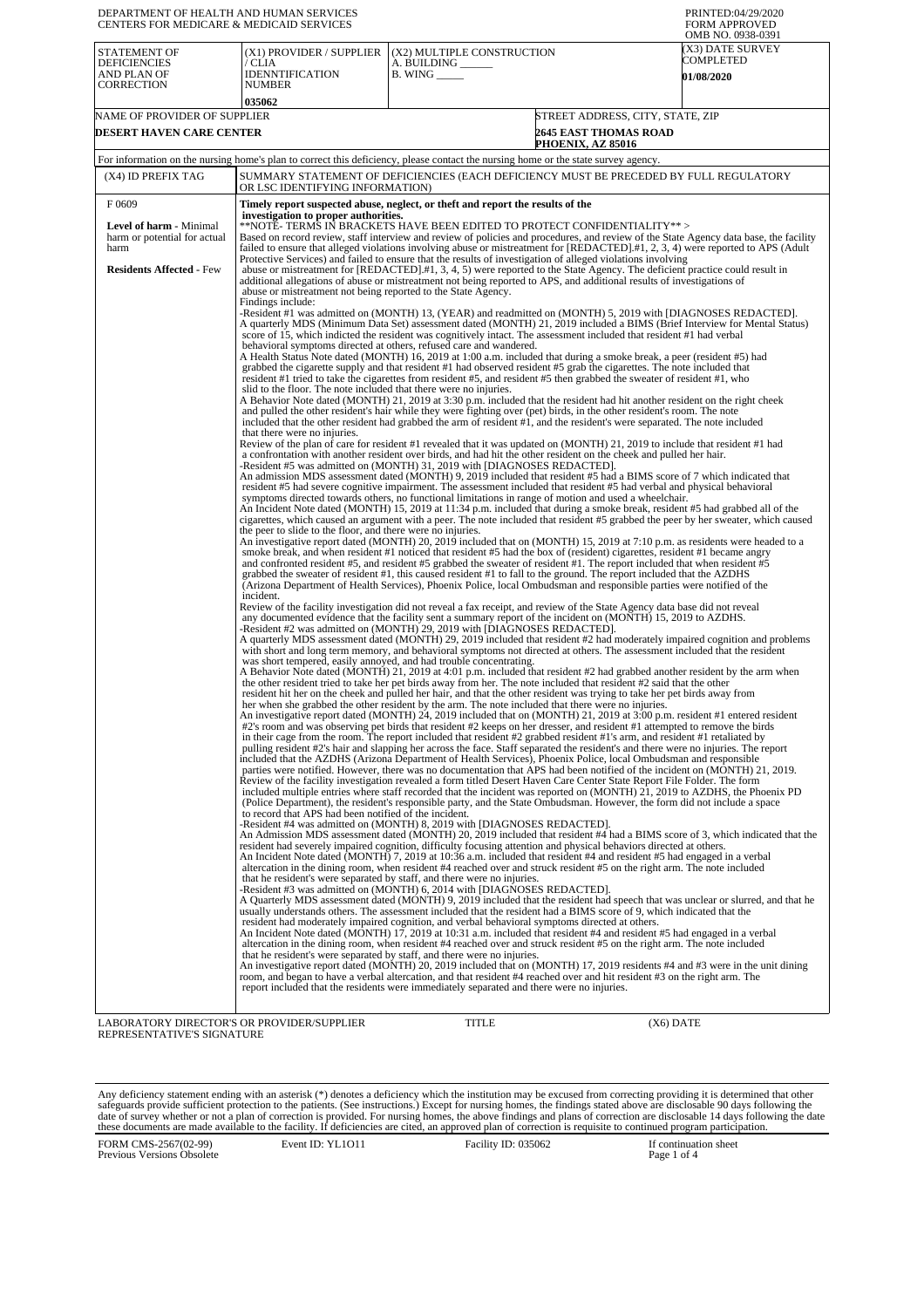| DEPARTMENT OF HEALTH AND HUMAN SERVICES<br>CENTERS FOR MEDICARE & MEDICAID SERVICES                          |                                                                                                                                                                                                                                                                                                                                                                                                                                                                                                                                                                                                                                                                                                                                                                                                                                                                                                                                                                                                                                                                                                                                                                                                                                                                                                                                                                                                    |                                                                                                                                                                                                                                                                                                                                                                                                                                                                                                                                                                                                                                                                                                                                                                                                                                                                                                                                                                                                                                                                                                                                                                                                                                                                                                                                                                                                                                                                                                                                                                                                                                                                                                                                                                                                                                                                                                                                                                                                                                  | PRINTED:04/29/2020<br><b>FORM APPROVED</b><br>OMB NO. 0938-0391 |  |  |
|--------------------------------------------------------------------------------------------------------------|----------------------------------------------------------------------------------------------------------------------------------------------------------------------------------------------------------------------------------------------------------------------------------------------------------------------------------------------------------------------------------------------------------------------------------------------------------------------------------------------------------------------------------------------------------------------------------------------------------------------------------------------------------------------------------------------------------------------------------------------------------------------------------------------------------------------------------------------------------------------------------------------------------------------------------------------------------------------------------------------------------------------------------------------------------------------------------------------------------------------------------------------------------------------------------------------------------------------------------------------------------------------------------------------------------------------------------------------------------------------------------------------------|----------------------------------------------------------------------------------------------------------------------------------------------------------------------------------------------------------------------------------------------------------------------------------------------------------------------------------------------------------------------------------------------------------------------------------------------------------------------------------------------------------------------------------------------------------------------------------------------------------------------------------------------------------------------------------------------------------------------------------------------------------------------------------------------------------------------------------------------------------------------------------------------------------------------------------------------------------------------------------------------------------------------------------------------------------------------------------------------------------------------------------------------------------------------------------------------------------------------------------------------------------------------------------------------------------------------------------------------------------------------------------------------------------------------------------------------------------------------------------------------------------------------------------------------------------------------------------------------------------------------------------------------------------------------------------------------------------------------------------------------------------------------------------------------------------------------------------------------------------------------------------------------------------------------------------------------------------------------------------------------------------------------------------|-----------------------------------------------------------------|--|--|
| STATEMENT OF<br><b>DEFICIENCIES</b><br>AND PLAN OF<br><b>CORRECTION</b>                                      | (X1) PROVIDER / SUPPLIER<br>/ CLIA<br>IDENNTIFICATION<br><b>NUMBER</b><br>035062                                                                                                                                                                                                                                                                                                                                                                                                                                                                                                                                                                                                                                                                                                                                                                                                                                                                                                                                                                                                                                                                                                                                                                                                                                                                                                                   | (X2) MULTIPLE CONSTRUCTION<br>A. BUILDING _____<br>$B.$ WING $\_\_\_\_\_\_\$                                                                                                                                                                                                                                                                                                                                                                                                                                                                                                                                                                                                                                                                                                                                                                                                                                                                                                                                                                                                                                                                                                                                                                                                                                                                                                                                                                                                                                                                                                                                                                                                                                                                                                                                                                                                                                                                                                                                                     | (X3) DATE SURVEY<br>COMPLETED<br><b>01/08/2020</b>              |  |  |
| NAME OF PROVIDER OF SUPPLIER                                                                                 |                                                                                                                                                                                                                                                                                                                                                                                                                                                                                                                                                                                                                                                                                                                                                                                                                                                                                                                                                                                                                                                                                                                                                                                                                                                                                                                                                                                                    | STREET ADDRESS, CITY, STATE, ZIP                                                                                                                                                                                                                                                                                                                                                                                                                                                                                                                                                                                                                                                                                                                                                                                                                                                                                                                                                                                                                                                                                                                                                                                                                                                                                                                                                                                                                                                                                                                                                                                                                                                                                                                                                                                                                                                                                                                                                                                                 |                                                                 |  |  |
| DESERT HAVEN CARE CENTER                                                                                     |                                                                                                                                                                                                                                                                                                                                                                                                                                                                                                                                                                                                                                                                                                                                                                                                                                                                                                                                                                                                                                                                                                                                                                                                                                                                                                                                                                                                    | <b>2645 EAST THOMAS ROAD</b><br>PHOENIX, AZ 85016                                                                                                                                                                                                                                                                                                                                                                                                                                                                                                                                                                                                                                                                                                                                                                                                                                                                                                                                                                                                                                                                                                                                                                                                                                                                                                                                                                                                                                                                                                                                                                                                                                                                                                                                                                                                                                                                                                                                                                                |                                                                 |  |  |
| (X4) ID PREFIX TAG                                                                                           |                                                                                                                                                                                                                                                                                                                                                                                                                                                                                                                                                                                                                                                                                                                                                                                                                                                                                                                                                                                                                                                                                                                                                                                                                                                                                                                                                                                                    | For information on the nursing home's plan to correct this deficiency, please contact the nursing home or the state survey agency.                                                                                                                                                                                                                                                                                                                                                                                                                                                                                                                                                                                                                                                                                                                                                                                                                                                                                                                                                                                                                                                                                                                                                                                                                                                                                                                                                                                                                                                                                                                                                                                                                                                                                                                                                                                                                                                                                               |                                                                 |  |  |
|                                                                                                              | SUMMARY STATEMENT OF DEFICIENCIES (EACH DEFICIENCY MUST BE PRECEDED BY FULL REGULATORY<br>OR LSC IDENTIFYING INFORMATION)                                                                                                                                                                                                                                                                                                                                                                                                                                                                                                                                                                                                                                                                                                                                                                                                                                                                                                                                                                                                                                                                                                                                                                                                                                                                          |                                                                                                                                                                                                                                                                                                                                                                                                                                                                                                                                                                                                                                                                                                                                                                                                                                                                                                                                                                                                                                                                                                                                                                                                                                                                                                                                                                                                                                                                                                                                                                                                                                                                                                                                                                                                                                                                                                                                                                                                                                  |                                                                 |  |  |
| F0609<br>Level of harm - Minimal<br>harm or potential for actual<br>harm<br><b>Residents Affected - Few</b>  | (continued from page 1)<br>that the facility sent a summary report of the incident to AZDHS.                                                                                                                                                                                                                                                                                                                                                                                                                                                                                                                                                                                                                                                                                                                                                                                                                                                                                                                                                                                                                                                                                                                                                                                                                                                                                                       | Review of the facility investigation revealed a State Report File Folder form, which included that the incident was reported on<br>(MONTH) 17, 2019 to AZDHS, the Phoenix PD (Police Department), the resident's responsible party, and the State<br>Ombudsman. However, there was no documentation on the form that APS had been notified of the incident. Also, review of the<br>facility investigation did not reveal a fax receipt, and review of the State Agency data base did not reveal any documented evidence<br>The following interviews were interviews conducted on (MONTH) 6, 2020 with the Director of Nursing/staff #120:<br>-At 1:45 p.m. the Director stated that he tries to save fax receipts when he sends the 5 day summary report of the                                                                                                                                                                                                                                                                                                                                                                                                                                                                                                                                                                                                                                                                                                                                                                                                                                                                                                                                                                                                                                                                                                                                                                                                                                                                  |                                                                 |  |  |
|                                                                                                              |                                                                                                                                                                                                                                                                                                                                                                                                                                                                                                                                                                                                                                                                                                                                                                                                                                                                                                                                                                                                                                                                                                                                                                                                                                                                                                                                                                                                    | investigation to AZDHS. However, the fax machine had broken down and he was unable to print fax receipts. The Director also<br>stated that the facility does report allegations of abuse to APS, and notifications to APS are sometimes done by the nurse<br>on duty. However, the Director examined the Report File Folder forms, and stated that APS was not listed on the form to be<br>notified of an allegation, which may have resulted in the nurse not notifying APS.<br>At 2:25 p.m. the Director stated that he had phoned APS to determine if APS had received reports of the incidents on<br>(MONTH) 17, 2019 and (MONTH) 21, 2019, and stated that APS had never received notification of the incidents<br>A policy and procedure titled Abuse Investigations included a statement that all allegations/signs of resident abuse,<br>neglect and injuries of unknown source shall be immediately reported and thoroughly investigated by facility management.<br>The policy included that the Administrator of designee will review and if incidents meet the elements of reporting within 2 hours, will<br>ensure appropriate Regulatory Agencies, Law enforcement, Medical Director and Representative are notified. The<br>policy also included that the Administrator or designee will provide a written report of the results of all abuse<br>investigations and appropriate action taken to the State Survey and Certification Agency, the local police department, the<br>Ombudsman and others as may be required by State or local laws, within 5 days of the incident.                                                                                                                                                                                                                                                                                                                                                                                                                                      |                                                                 |  |  |
| F0610                                                                                                        | Respond appropriately to all alleged violations.                                                                                                                                                                                                                                                                                                                                                                                                                                                                                                                                                                                                                                                                                                                                                                                                                                                                                                                                                                                                                                                                                                                                                                                                                                                                                                                                                   |                                                                                                                                                                                                                                                                                                                                                                                                                                                                                                                                                                                                                                                                                                                                                                                                                                                                                                                                                                                                                                                                                                                                                                                                                                                                                                                                                                                                                                                                                                                                                                                                                                                                                                                                                                                                                                                                                                                                                                                                                                  |                                                                 |  |  |
| Level of harm - Minimal<br>harm or potential for actual<br>harm                                              |                                                                                                                                                                                                                                                                                                                                                                                                                                                                                                                                                                                                                                                                                                                                                                                                                                                                                                                                                                                                                                                                                                                                                                                                                                                                                                                                                                                                    | **NOTE- TERMS IN BRACKETS HAVE BEEN EDITED TO PROTECT CONFIDENTIALITY**><br>Based on staff interviews, record reviews and review of policies and procedures, the facility failed to ensure that an<br>allegation of resident to resident abuse for two residents (#1, 2) was thoroughly investigated. The deficient practice<br>could result in additional allegations of abuse not being thoroughly investigated by the facility.                                                                                                                                                                                                                                                                                                                                                                                                                                                                                                                                                                                                                                                                                                                                                                                                                                                                                                                                                                                                                                                                                                                                                                                                                                                                                                                                                                                                                                                                                                                                                                                               |                                                                 |  |  |
| <b>Residents Affected - Few</b>                                                                              | Findings include:<br>-Resident #1 was admitted on (MONTH) 13, (YEAR) and readmitted on (MONTH) 5, 2019 with [DIAGNOSES REDACTED].<br>A quarterly MDS (Minimum Data Set) assessment dated (MONTH) 21, 2019 included a BIMS (Brief Interview for Mental Status)<br>score of 15, which indicted the resident was cognitively intact. The assessment included that resident #1 had verbal<br>behavioral symptoms directed at others, refused care and wandered.<br>A Behavior Note dated (MONTH) 21, 2019 at 3:30 p.m. included that the resident had hit another resident on the right cheek<br>and pulled the other resident's hair while they were fighting over (pet) birds, in the other resident's room. The note<br>included that the other resident had grabbed the arm of resident #1, and the resident's were separated. The note included                                                                                                                                                                                                                                                                                                                                                                                                                                                                                                                                                   |                                                                                                                                                                                                                                                                                                                                                                                                                                                                                                                                                                                                                                                                                                                                                                                                                                                                                                                                                                                                                                                                                                                                                                                                                                                                                                                                                                                                                                                                                                                                                                                                                                                                                                                                                                                                                                                                                                                                                                                                                                  |                                                                 |  |  |
|                                                                                                              | Review of the plan of care for resident #1 revealed that it was updated on (MONTH) 21, 2019 to include that resident #1 had<br>a confrontation with another resident over birds, and had hit the other resident on the cheek and pulled her hair.<br>A quarterly MDS assessment dated (MONTH) 29, 2019 included that resident #2 had moderately impaired cognition and problems<br>with short and long term memory, and behavioral symptoms not directed at others. The assessment included that the resident<br>A Behavior Note dated (MONTH) 21, 2019 at 4:01 p.m. included that resident #2 had grabbed another resident by the arm when<br>the other resident tried to take her pet birds away from her. The note included that resident #2 stated that the other<br>resident hit her on the cheek and pulled her hair, and that the other resident was trying to take her pet birds away from<br>her when she grabbed the other resident by the arm. The note included that there were no injuries.<br>An investigative report dated (MONTH) 24, 2019 included that on (MONTH) 21, 2019 at 3:00 p.m. two CNA's (Certified Nursing<br>Assistants) witnessed an altercation, and that the staff stated that resident #1 entered resident #2's room (located on the Magnolia<br>Unit) and was observing pet birds that resident #2 keeps on her dresser, and resident #1 attempted to remove the |                                                                                                                                                                                                                                                                                                                                                                                                                                                                                                                                                                                                                                                                                                                                                                                                                                                                                                                                                                                                                                                                                                                                                                                                                                                                                                                                                                                                                                                                                                                                                                                                                                                                                                                                                                                                                                                                                                                                                                                                                                  |                                                                 |  |  |
|                                                                                                              | altercation, or identify the staff who separated residents #1 and #2.<br>on (MONTH) 21, 2019 when the incident occurred:<br>while she was on break.<br>the incident.                                                                                                                                                                                                                                                                                                                                                                                                                                                                                                                                                                                                                                                                                                                                                                                                                                                                                                                                                                                                                                                                                                                                                                                                                               | birds in their cage from the room. The report included that resident #2 grabbed resident #1's arm, and resident #1<br>retaliated by pulling resident #2's hair and slapping her across the face. The report included that the staff who were<br>present immediately separated the resident's, the residents were assessed for injuries, and there were no injuries present. Review of<br>the facility investigation, did not incude any direct witness statements, or reveal the names of the two CNA's who witnessed the<br>The following interviews were conducted on (MONTH) 7, 2020 with the following staff who were assigned to the Magnolia Unit<br>-At 10:00 a.m. a CNA/staff #86 stated that when the incident occurred she was not present on the unit at that time because<br>she was on a break and that she believed that two other CNA's (staff #173, and #71) and a nurse (staff #21) remained on the unit<br>-At 10:09 a.m. a CNA/staff #143 stated that she did not witness what actually happened because she was in another room with<br>another CNA (staff #71) providing care to a resident. Staff #143 stated she heard a commotion and when she went out of the<br>room saw resident #1 placing resident #2's pet birds in the hallway, the two resident's were arguing and she helped to<br>separate them. Staff #143 stated that another CNA was supposed to be monitoring the hallway while she and staff #71 were in<br>another room providing care, and she did not know the location of the nurse at the time of the incident.<br>-At 10:22 a.m. a CNA/staff #71 stated she did not observe what happened because she was assisting staff #143 to provide care in<br>another room when the incident occurred. Staff #71 stated that there should have been a nurse and at least one of<br>possibly two CNA's on the unit when she was in another room providing care.<br>-At 11:35 a.m. an LPN/staff #21 stated that when the incident occurred she was off the unit on a break and did not witness |                                                                 |  |  |
|                                                                                                              |                                                                                                                                                                                                                                                                                                                                                                                                                                                                                                                                                                                                                                                                                                                                                                                                                                                                                                                                                                                                                                                                                                                                                                                                                                                                                                                                                                                                    | The following interviews were conducted on (MONTH) 7, 2020 with the Director of Nursing/staff #120:<br>-At 9:00 a.m. the Director identified 3 CNA's who were assigned to work on the Magnolia Unit on (MONTH) 21, 2019 at the time of<br>the incident, and stated that witness statements had not been obtained from the CNA's.<br>-At 10:26 a.m. the Director identified a nurse who was assigned to work on the Magnolia Unit on (MONTH) 21, 2019 at the time of<br>the incident, and stated that witness statements had not been obtained for this investigation.<br>A policy and procedure titled Abuse Investigations included a statement that all allegations/signs of resident abuse,<br>neglect and injuries of unknown source shall be thoroughly investigated by facility management, and that the Administrator<br>or his/her designee will appoint a member of management to investigate the alleged incident. The policy included that the<br>individual conducting the investigation will, as a minimum interview the person(s) reporting the incident, interview any<br>witnesses to the incident, interview the resident and the witness reports will be obtained in writing.                                                                                                                                                                                                                                                                                                                                                                                                                                                                                                                                                                                                                                                                                                                                                                                                                                  |                                                                 |  |  |
| F0689<br>Level of harm - Minimal<br>harm or potential for actual<br>harm<br><b>Residents Affected - Some</b> | supervision to prevent accidents.<br>behaving aggressively towards other residents.<br>Findings include:<br>[REDACTED].                                                                                                                                                                                                                                                                                                                                                                                                                                                                                                                                                                                                                                                                                                                                                                                                                                                                                                                                                                                                                                                                                                                                                                                                                                                                            | Ensure that a nursing home area is free from accident hazards and provides adequate<br>$**$ NOTE- TERMS IN BRACKETS HAVE BEEN EDITED TO PROTECT CONFIDENTIALITY $**$<br>Based on staff interviews, record reviews and review of policies and procedures, the facility failed to ensure that multiple residents<br>with aggressive behaviors $(\#1, 2, 4, 5)$ were provided adequate supervision to prevent the residents from behaving in a physically<br>aggressive manner towards other residents. The deficient practice could result in multiple residents<br>-Resident #1 was admitted on (MONTH) 13, (YEAR) and readmitted on (MONTH) 5, 2019 with [DIAGNOSES REDACTED].<br>A written care plan initiated on (MONTH) 25, 2019 and updated on (MONTH) 8, 2019 included that resident #1 had a history of<br>A Behavioral Plan dated (MONTH) 9, 2019 included that on admission the resident had a history of [REDACTED]. The behavioral                                                                                                                                                                                                                                                                                                                                                                                                                                                                                                                                                                                                                                                                                                                                                                                                                                                                                                                                                                                                                                                                                     |                                                                 |  |  |
|                                                                                                              |                                                                                                                                                                                                                                                                                                                                                                                                                                                                                                                                                                                                                                                                                                                                                                                                                                                                                                                                                                                                                                                                                                                                                                                                                                                                                                                                                                                                    |                                                                                                                                                                                                                                                                                                                                                                                                                                                                                                                                                                                                                                                                                                                                                                                                                                                                                                                                                                                                                                                                                                                                                                                                                                                                                                                                                                                                                                                                                                                                                                                                                                                                                                                                                                                                                                                                                                                                                                                                                                  |                                                                 |  |  |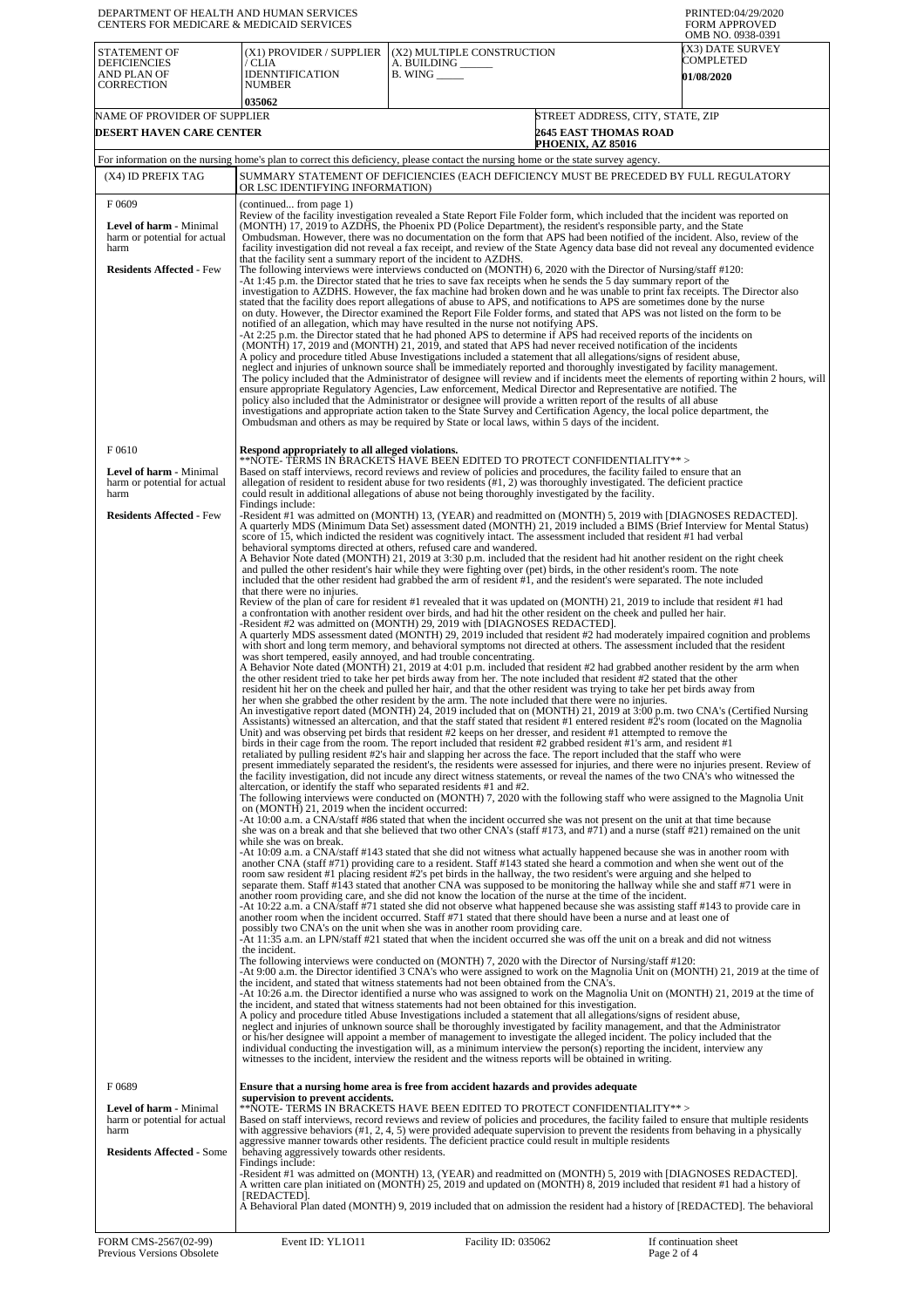| CENTERS FOR MEDICARE & MEDICAID SERVICES                                                                                                 | DEPARTMENT OF HEALTH AND HUMAN SERVICES                                                                                                                                                                                                                                                                                                                                                                                                                                                                                                                                                                                                                                                                                                                                                                                                                                                                                                                                                                                                                                                                                                                                                                                                                                                                                                                                                                                                                                                                                                                                                                                                                                                                                                                                                                                                                                                                                                                                                                                                                                                                                                                                                                                                                                                                                                                                                                                                                                                                                                                                                                                                                                                                                                                                                                                                                                                                                                                                                                                                                                                                                                                                                                                                                                                                                                                                                                                                                                                                                                                                                                                                                                                                                                                                                                                                                                                                                                                                                                                                                                                                                                                                                                                                                                                                                                                                                                                                                                                                                                                                                                                                    |                                                                                                                                                                                                                                                                                                                                                                                                                                                                                                                                                                                                                                                                                                                                                                                                                                                                                                                                                                                                                                                                                                                                                                                                                                                                                                                                                                                                                                                                                                                                                                                                                                                                                                                                                                                                                                                                                                                                                                                                                                                                                                                                                                                                                                                                                                                                                                                                                                                                                                                                                                                                                                                                                                                                                                                                                                                                                                                                                                                                                                                                                                                                                                                                                                                                                                                                                                                                                                                                                                                                                                                                                                                                                                                                                                                                                                                                                                                                                                                                                                                                                                                                                                                                                                                                                                                                                                                                                                                                                                                                                                                                                                                                                                                                                                                                                                                                                                                                                                                                                                                                                                                                  | PRINTED:04/29/2020<br><b>FORM APPROVED</b><br>OMB NO. 0938-0391 |  |
|------------------------------------------------------------------------------------------------------------------------------------------|--------------------------------------------------------------------------------------------------------------------------------------------------------------------------------------------------------------------------------------------------------------------------------------------------------------------------------------------------------------------------------------------------------------------------------------------------------------------------------------------------------------------------------------------------------------------------------------------------------------------------------------------------------------------------------------------------------------------------------------------------------------------------------------------------------------------------------------------------------------------------------------------------------------------------------------------------------------------------------------------------------------------------------------------------------------------------------------------------------------------------------------------------------------------------------------------------------------------------------------------------------------------------------------------------------------------------------------------------------------------------------------------------------------------------------------------------------------------------------------------------------------------------------------------------------------------------------------------------------------------------------------------------------------------------------------------------------------------------------------------------------------------------------------------------------------------------------------------------------------------------------------------------------------------------------------------------------------------------------------------------------------------------------------------------------------------------------------------------------------------------------------------------------------------------------------------------------------------------------------------------------------------------------------------------------------------------------------------------------------------------------------------------------------------------------------------------------------------------------------------------------------------------------------------------------------------------------------------------------------------------------------------------------------------------------------------------------------------------------------------------------------------------------------------------------------------------------------------------------------------------------------------------------------------------------------------------------------------------------------------------------------------------------------------------------------------------------------------------------------------------------------------------------------------------------------------------------------------------------------------------------------------------------------------------------------------------------------------------------------------------------------------------------------------------------------------------------------------------------------------------------------------------------------------------------------------------------------------------------------------------------------------------------------------------------------------------------------------------------------------------------------------------------------------------------------------------------------------------------------------------------------------------------------------------------------------------------------------------------------------------------------------------------------------------------------------------------------------------------------------------------------------------------------------------------------------------------------------------------------------------------------------------------------------------------------------------------------------------------------------------------------------------------------------------------------------------------------------------------------------------------------------------------------------------------------------------------------------------------------------------------------------|----------------------------------------------------------------------------------------------------------------------------------------------------------------------------------------------------------------------------------------------------------------------------------------------------------------------------------------------------------------------------------------------------------------------------------------------------------------------------------------------------------------------------------------------------------------------------------------------------------------------------------------------------------------------------------------------------------------------------------------------------------------------------------------------------------------------------------------------------------------------------------------------------------------------------------------------------------------------------------------------------------------------------------------------------------------------------------------------------------------------------------------------------------------------------------------------------------------------------------------------------------------------------------------------------------------------------------------------------------------------------------------------------------------------------------------------------------------------------------------------------------------------------------------------------------------------------------------------------------------------------------------------------------------------------------------------------------------------------------------------------------------------------------------------------------------------------------------------------------------------------------------------------------------------------------------------------------------------------------------------------------------------------------------------------------------------------------------------------------------------------------------------------------------------------------------------------------------------------------------------------------------------------------------------------------------------------------------------------------------------------------------------------------------------------------------------------------------------------------------------------------------------------------------------------------------------------------------------------------------------------------------------------------------------------------------------------------------------------------------------------------------------------------------------------------------------------------------------------------------------------------------------------------------------------------------------------------------------------------------------------------------------------------------------------------------------------------------------------------------------------------------------------------------------------------------------------------------------------------------------------------------------------------------------------------------------------------------------------------------------------------------------------------------------------------------------------------------------------------------------------------------------------------------------------------------------------------------------------------------------------------------------------------------------------------------------------------------------------------------------------------------------------------------------------------------------------------------------------------------------------------------------------------------------------------------------------------------------------------------------------------------------------------------------------------------------------------------------------------------------------------------------------------------------------------------------------------------------------------------------------------------------------------------------------------------------------------------------------------------------------------------------------------------------------------------------------------------------------------------------------------------------------------------------------------------------------------------------------------------------------------------------------------------------------------------------------------------------------------------------------------------------------------------------------------------------------------------------------------------------------------------------------------------------------------------------------------------------------------------------------------------------------------------------------------------------------------------------------------------------------------|-----------------------------------------------------------------|--|
| STATEMENT OF<br><b>DEFICIENCIES</b><br>AND PLAN OF<br>CORRECTION                                                                         | (X1) PROVIDER / SUPPLIER<br>/ CLIA<br><b>IDENNTIFICATION</b><br><b>NUMBER</b><br>035062                                                                                                                                                                                                                                                                                                                                                                                                                                                                                                                                                                                                                                                                                                                                                                                                                                                                                                                                                                                                                                                                                                                                                                                                                                                                                                                                                                                                                                                                                                                                                                                                                                                                                                                                                                                                                                                                                                                                                                                                                                                                                                                                                                                                                                                                                                                                                                                                                                                                                                                                                                                                                                                                                                                                                                                                                                                                                                                                                                                                                                                                                                                                                                                                                                                                                                                                                                                                                                                                                                                                                                                                                                                                                                                                                                                                                                                                                                                                                                                                                                                                                                                                                                                                                                                                                                                                                                                                                                                                                                                                                    | (X2) MULTIPLE CONSTRUCTION<br>A. BUILDING ____<br>$B.$ WING $\_\_\_\_\_\_\_\$                                                                                                                                                                                                                                                                                                                                                                                                                                                                                                                                                                                                                                                                                                                                                                                                                                                                                                                                                                                                                                                                                                                                                                                                                                                                                                                                                                                                                                                                                                                                                                                                                                                                                                                                                                                                                                                                                                                                                                                                                                                                                                                                                                                                                                                                                                                                                                                                                                                                                                                                                                                                                                                                                                                                                                                                                                                                                                                                                                                                                                                                                                                                                                                                                                                                                                                                                                                                                                                                                                                                                                                                                                                                                                                                                                                                                                                                                                                                                                                                                                                                                                                                                                                                                                                                                                                                                                                                                                                                                                                                                                                                                                                                                                                                                                                                                                                                                                                                                                                                                                                    | (X3) DATE SURVEY<br>COMPLETED<br><b>01/08/2020</b>              |  |
| NAME OF PROVIDER OF SUPPLIER                                                                                                             |                                                                                                                                                                                                                                                                                                                                                                                                                                                                                                                                                                                                                                                                                                                                                                                                                                                                                                                                                                                                                                                                                                                                                                                                                                                                                                                                                                                                                                                                                                                                                                                                                                                                                                                                                                                                                                                                                                                                                                                                                                                                                                                                                                                                                                                                                                                                                                                                                                                                                                                                                                                                                                                                                                                                                                                                                                                                                                                                                                                                                                                                                                                                                                                                                                                                                                                                                                                                                                                                                                                                                                                                                                                                                                                                                                                                                                                                                                                                                                                                                                                                                                                                                                                                                                                                                                                                                                                                                                                                                                                                                                                                                                            | <b>2645 EAST THOMAS ROAD</b>                                                                                                                                                                                                                                                                                                                                                                                                                                                                                                                                                                                                                                                                                                                                                                                                                                                                                                                                                                                                                                                                                                                                                                                                                                                                                                                                                                                                                                                                                                                                                                                                                                                                                                                                                                                                                                                                                                                                                                                                                                                                                                                                                                                                                                                                                                                                                                                                                                                                                                                                                                                                                                                                                                                                                                                                                                                                                                                                                                                                                                                                                                                                                                                                                                                                                                                                                                                                                                                                                                                                                                                                                                                                                                                                                                                                                                                                                                                                                                                                                                                                                                                                                                                                                                                                                                                                                                                                                                                                                                                                                                                                                                                                                                                                                                                                                                                                                                                                                                                                                                                                                                     | STREET ADDRESS, CITY, STATE, ZIP                                |  |
|                                                                                                                                          |                                                                                                                                                                                                                                                                                                                                                                                                                                                                                                                                                                                                                                                                                                                                                                                                                                                                                                                                                                                                                                                                                                                                                                                                                                                                                                                                                                                                                                                                                                                                                                                                                                                                                                                                                                                                                                                                                                                                                                                                                                                                                                                                                                                                                                                                                                                                                                                                                                                                                                                                                                                                                                                                                                                                                                                                                                                                                                                                                                                                                                                                                                                                                                                                                                                                                                                                                                                                                                                                                                                                                                                                                                                                                                                                                                                                                                                                                                                                                                                                                                                                                                                                                                                                                                                                                                                                                                                                                                                                                                                                                                                                                                            | PHOENIX, AZ 85016                                                                                                                                                                                                                                                                                                                                                                                                                                                                                                                                                                                                                                                                                                                                                                                                                                                                                                                                                                                                                                                                                                                                                                                                                                                                                                                                                                                                                                                                                                                                                                                                                                                                                                                                                                                                                                                                                                                                                                                                                                                                                                                                                                                                                                                                                                                                                                                                                                                                                                                                                                                                                                                                                                                                                                                                                                                                                                                                                                                                                                                                                                                                                                                                                                                                                                                                                                                                                                                                                                                                                                                                                                                                                                                                                                                                                                                                                                                                                                                                                                                                                                                                                                                                                                                                                                                                                                                                                                                                                                                                                                                                                                                                                                                                                                                                                                                                                                                                                                                                                                                                                                                |                                                                 |  |
| (X4) ID PREFIX TAG                                                                                                                       |                                                                                                                                                                                                                                                                                                                                                                                                                                                                                                                                                                                                                                                                                                                                                                                                                                                                                                                                                                                                                                                                                                                                                                                                                                                                                                                                                                                                                                                                                                                                                                                                                                                                                                                                                                                                                                                                                                                                                                                                                                                                                                                                                                                                                                                                                                                                                                                                                                                                                                                                                                                                                                                                                                                                                                                                                                                                                                                                                                                                                                                                                                                                                                                                                                                                                                                                                                                                                                                                                                                                                                                                                                                                                                                                                                                                                                                                                                                                                                                                                                                                                                                                                                                                                                                                                                                                                                                                                                                                                                                                                                                                                                            |                                                                                                                                                                                                                                                                                                                                                                                                                                                                                                                                                                                                                                                                                                                                                                                                                                                                                                                                                                                                                                                                                                                                                                                                                                                                                                                                                                                                                                                                                                                                                                                                                                                                                                                                                                                                                                                                                                                                                                                                                                                                                                                                                                                                                                                                                                                                                                                                                                                                                                                                                                                                                                                                                                                                                                                                                                                                                                                                                                                                                                                                                                                                                                                                                                                                                                                                                                                                                                                                                                                                                                                                                                                                                                                                                                                                                                                                                                                                                                                                                                                                                                                                                                                                                                                                                                                                                                                                                                                                                                                                                                                                                                                                                                                                                                                                                                                                                                                                                                                                                                                                                                                                  |                                                                 |  |
| DESERT HAVEN CARE CENTER<br>F0689<br>Level of harm - Minimal<br>harm or potential for actual<br>harm<br><b>Residents Affected - Some</b> | For information on the nursing home's plan to correct this deficiency, please contact the nursing home or the state survey agency.<br>SUMMARY STATEMENT OF DEFICIENCIES (EACH DEFICIENCY MUST BE PRECEDED BY FULL REGULATORY<br>OR LSC IDENTIFYING INFORMATION)<br>(continued from page 2)<br>plan included that currently, the resident makes false accusations of peers taking her belongings, and has a history of<br>physical altercations with peers. The behavioral plan listed multiple interventions included to monitor resident #1 for her peer's<br>safety, listen to her concerns and to remove peers for their safety.<br>A quarterly MDS (Minimum Data Set) assessment dated (MONTH) 21, 2019 included a BIMS (Brief Interview for Mental Status)<br>score of 15, which indicted the resident was cognitively intact. The assessment included that resident #1 had verbal<br>behavioral symptoms directed at others, refused care and wandered.<br>Review of the MAR (Medication Administration Record) for (MONTH) 2019 revealed that resident #1 had the following behaviors<br>which were documented in sections of the record for daily behavioral monitoring:<br>-Verbally abusive behaviors were recorded on (MONTH) 1, 3, 5, 9, 10, 12 and 15, 2019.<br>-Angry outbursts were recorded on (MONTH) 3, 5, 9, 10, and 12, 2019.<br>-Delusions were recorded on $(MONTH)$ 1, 4, 6, 7, 8, 11, 14, and 15, 2019.<br>False accusations were recorded on (MONTH) 8, 10, and 15, 2019.<br>A Health Status Note dated (MONTH) 16, 2019 at 1:00 a.m. included that during a smoke break, a peer (resident #5) had<br>grabbed the cigarette supply and that resident #1 had observed resident #5 grab the cigarettes. The note included that<br>resident #1 tried to take the cigarettes from resident #5, and resident #5 then grabbed the sweater of resident #1, who<br>slid to the floor. The note included that there were no injuries.<br>Review of the MAR for (MONTH) 2019 revealed that resident #1 had following behaviors which were documented in daily<br>behavioral monitoring:<br>-Verbally abusive behaviors were recorded on (MONTH) 5, 6, 8, 12, 14, 15, 17, 19, 20, and 21, 2019.<br>-Angry outbursts were recorded on $(MONTH)$ 8, 12, 14, 16, 17, 20, and 21, 2019.<br>-Delusions were recorded on (MONTH) 1-5, 8, 9, 12, 14, 15, 16, and 18-21, 2019.<br>-False accusations were recorded on (MONTH) 8, 9, and 19-21, 2019.<br>-Combativeness was recorded on (MONTH) 17, 2019.<br>A Behavior Note dated (MONTH) 21, 2019 at 3:30 p.m. included that the resident had hit another resident on the right cheek<br>and pulled the other resident's hair while they were fighting over (pet) birds, in the other resident's room. The note<br>included that the other resident had grabbed the arm of resident #1, and the resident's were separated. This note included<br>that there were no injuries.<br>Review of the plan of care for resident #1 revealed that it was updated on (MONTH) 21, 2019 to include that resident #1 had<br>a confrontation with another resident over birds, and had hit the other resident on the cheek and pulled her hair.<br>Resident #5 was admitted on (MONTH) 31, 2019 with [DIAGNOSES REDACTED].<br>An admission MDS assessment dated (MONTH) 9, 2019 included that resident #5 had a BIMS score of 7 which indicated that<br>resident #5 had severe cognitive impairment. The assessment included that resident #5 had verbal and physical behavioral<br>symptoms directed towards others, no functional limitations in range of motion and used a wheelchair.<br>A psychiatric evaluation dated (MONTH) 10, 2019 included that resident #5 had displayed intermittent irritability,<br>impulsivity, agitation, demanding behavior and verbal aggression.<br>A plan of care for resident #5 for impaired cognitive function related to dementia, had multiple interventions listed<br>including to cue, re-orient and supervise the resident as needed. A plan of care of care for a history and [DIAGNOSES]<br>REDACTED].<br>Review of the MAR for (MONTH) 2019 revealed that resident #5 had demanding and verbally abusive behaviors recorded in daily<br>behavioral monitoring for $(MONTH)$ 1-5, 7, 8. 11. and 13-15, 2019.<br>An Incident Note dated (MONTH) 15, 2019 at 11:34 p.m. included that during a smoke break, resident #5 had grabbed all of the<br>cigarettes, which caused an argument with a peer. The note included that resident #5 grabbed the peer by her sweater, which caused<br>the peer to slide to the floor, and there were no injuries. |                                                                                                                                                                                                                                                                                                                                                                                                                                                                                                                                                                                                                                                                                                                                                                                                                                                                                                                                                                                                                                                                                                                                                                                                                                                                                                                                                                                                                                                                                                                                                                                                                                                                                                                                                                                                                                                                                                                                                                                                                                                                                                                                                                                                                                                                                                                                                                                                                                                                                                                                                                                                                                                                                                                                                                                                                                                                                                                                                                                                                                                                                                                                                                                                                                                                                                                                                                                                                                                                                                                                                                                                                                                                                                                                                                                                                                                                                                                                                                                                                                                                                                                                                                                                                                                                                                                                                                                                                                                                                                                                                                                                                                                                                                                                                                                                                                                                                                                                                                                                                                                                                                                                  |                                                                 |  |
|                                                                                                                                          | her closet when she was out out of her room.<br>resident for any changes and safety.<br>specific peer.<br>away from each other to de-escalate the argument.<br>(MONTH) 21, 2019:<br>while she was on break.<br>the incident.                                                                                                                                                                                                                                                                                                                                                                                                                                                                                                                                                                                                                                                                                                                                                                                                                                                                                                                                                                                                                                                                                                                                                                                                                                                                                                                                                                                                                                                                                                                                                                                                                                                                                                                                                                                                                                                                                                                                                                                                                                                                                                                                                                                                                                                                                                                                                                                                                                                                                                                                                                                                                                                                                                                                                                                                                                                                                                                                                                                                                                                                                                                                                                                                                                                                                                                                                                                                                                                                                                                                                                                                                                                                                                                                                                                                                                                                                                                                                                                                                                                                                                                                                                                                                                                                                                                                                                                                               | smoke break, and when resident #1 noticed that resident #5 had the box of (resident) cigarettes, resident #1 became angry<br>and confronted resident #5, and resident #5 grabbed the sweater of resident #1, The report included that when resident #5<br>grabbed the sweater of resident #1, this caused resident #1 to fall to the ground.<br>Resident #2 was admitted on (MONTH) 29, 2019 with [DIAGNOSES REDACTED].<br>A quarterly MDS assessment dated (MONTH) 29, 2019 included that resident #2 had moderately impaired cognition and problems<br>with short and long term memory, and behavioral symptoms not directed at others. The assessment included that the resident<br>was short tempered, easily annoyed, and had trouble concentrating.<br>A written plan of care for resident #2 included a plan for impaired cognitive function related to dementia, that had<br>multiple interventions including to cue, reorient and supervise the resident as needed.<br>A Behavior Note dated (MONTH) 4, 2019 at 10:16 a.m. included that resident #2 was worried that resident #1 was getting into<br>A Health Status Note dated (MONTH) 8, 2019 at 5:18 p.m. included that resident #2 had complained that resident #1 had been<br>in her room and was afraid that resident #1 would take her possessions. The note included that staff would monitor the<br>A Behavioral Plan dated (MONTH) 9, 2019 included that resident #2 grabs at other residents, and that she appears to be<br>targeting a specific peer, and takes the peers belongings. The plan included to monitor and redirect her away from a<br>A Behavior Note dated (MONTH) 15, 2019 at 9:02 a.m. included that resident #2 and #1 had an argument and were redirected<br>A Behavior Note dated (MONTH) 21, 2019 at 4:01 p.m. included that resident #2 had grabbed another resident by the arm when<br>the other resident tried to take her pet birds away from her. The note included that resident #2 stated that the other<br>resident hit her on the cheek and pulled her hair, and that the other resident was trying to take her pet birds away from<br>her when she grabbed the other resident by the arm. The note included that there were no injuries.<br>An investigative report dated (MONTH) 24, 2019 included that on (MONTH) 21, 2019 at 3:00 p.m. resident #1 entered resident<br>#2's room and was observing pet birds that resident #2 keeps on her dresser, and resident #1 attempted to remove the birds<br>in their cage from the room. The report included that resident #2 grabbed resident #1's arm, and resident #1 retaliated by<br>pulling resident #2's hair and slapping her across the face. Staff separated the resident's and there were no injuries.<br>During an interview with an LPN (Licensed Practical Nurse/staff #72) conducted on (MONTH) 6, 2020 at 2:45 p.m. the LPN<br>stated that the staff circulate about the unit continuously to monitor resident's behavior and for safety. The LPN stated<br>that the unit is usually staffed with 1-2 nurses and 3 CNA's (Certified Nursing Assistants).<br>The following interviews were conducted on (MONTH) 7, 2020 with the following staff regarding the incident that occurred on<br>At 10:00 a.m. a CNA/staff #86 stated that when the incident occurred she was not present on the unit at that time because<br>she was on a break and that she believed that two other CNA's (staff #173, and #71) and a nurse (staff #21) remained on the unit<br>-At 10:09 a.m. a CNA/staff #143 stated that she did not witness what actually happened because she was in another room with<br>another CNA (staff #71) providing care to a resident. Staff #143 stated she heard a commotion and when she went out of the<br>room saw resident #1 placing resident #2's pet birds in the hallway, the two resident's were arguing and she helped to<br>separate them. Staff #143 stated that another CNA was supposed to be monitoring the hallway while she and staff #71 were in<br>another room providing care, and she did not know the location of the nurse at the time of the incident.<br>-At 10:22 a.m. a CNA/staff #71 stated she did not observe what happened because she was assisting staff #143 to provide care in<br>another room when the incident occurred. Staff #71 stated that there should have been a nurse and at least one of<br>possibly tow CNA's on the unit when she was in another room providing care.<br>-At 11:35 a.m. an LPN/staff #21 stated that when the incident occurred she was off the unit on a break and did not witness<br>The following interviews were conducted on (MONTH) 7, 2020 with the Director of Nursing/staff #120:<br>-At 11:50 a.m. the Director stated that there should always be a staff present in the hallway on the unit and that the staff have<br>scheduled break times to ensure there is staff coverage on the unit. The Director stated that there may have been a<br>miscommunication which resulted in the nurse and a CNA being off the unit at the same when the incident occurred n (MONTH) |                                                                 |  |